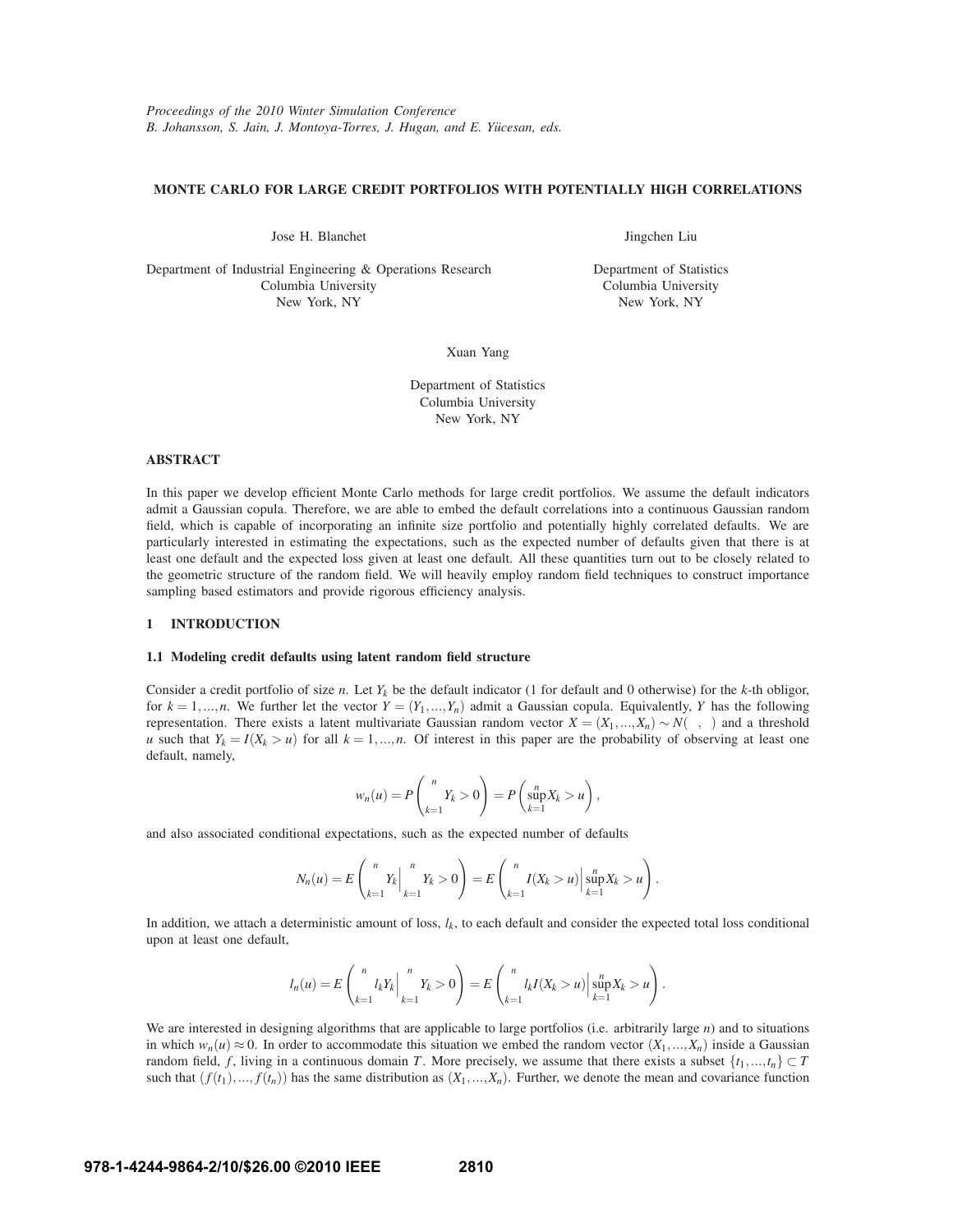of *f* by

$$
\mu(t) = Ef(t), \qquad C(s,t) = Cov(f(s), f(t)).
$$

With a random field representation, studying  $w_n(u)$ ,  $N_n(u)$ , and  $l_n(u)$  involves investigating the behavior of the random field on the finite set. One of the advantages of embedding a finite multivariate Gaussian random vector inside a continuous field is that the latter object is capable of incorporating large portfolios and also potentially highly correlated defaults. Motivated by this situation we shall study suitable continuous analogues to  $w_n(u)$  and  $N_n(u)$ . The algorithms that we shall propose have straightforward adaptations to the discrete case. The complexity properties that we shall derive carry over uniformly in *n* assuming that the embedding is in place. For a thorough study of extremes of multivariate Gaussian random variable and discrete Gaussian random field, see Asmussen and Rojas-Nandayapa (2008), Adler, Blanchet, and Liu (2008).

Let us turn to our continuous formulation. We impose the global Hölder condition, that is there exist  $\kappa$ ,  $\delta$ ,  $\beta$  > 0 such that

$$
E(f(s) - f(t))^2 \le \kappa |t - s|^{2\beta},\tag{1}
$$

for all  $|t_1 - t_2|, |s_1 - s_2| < δ$ . Typically, coefficient  $β$  is in the interval  $(0,1]$ . In addition, we assume that  $f(t)$  is almost surely continuous (with respect to *t*). Note that the almost sure continuity is genuinely one additional condition and cannot be implied from continuity conditions of  $\mu(t)$  and  $C(s,t)$ .

Typically, one chooses T to be a d dimensional compact subset of  $\mathbb{R}^d$ . In fact, for most illustrative examples, *T* is chosen to be  $[0,1]^d$ , even though the theory developed in this paper is able to tackle much more complicated sets. There are two advantages of embedding a portfolio default pattern into a continuous random field. First, being a subset of  $\mathbb{R}^d$  with non-empty interior, we can essentially embed an infinite dimension multivariate Gaussian random vector. Therefore, a random field living on a continuous domain is capable of modeling a large size portfolio. Second, due to the global Hölder condition and the continuity assumption of f, as  $s \rightarrow t$ ,  $f(s)$  and  $f(t)$  tend to be "perfectly" correlated. Therefore, this embedding provides means to model highly correlated default patterns.

In the setting of a continuous field, we will use  $t \in T$  for the index and therefore write  $Y(t) = I(f(t) > u)$  as the default indicator. The analogues of the interesting quantities are,

$$
w(u) = P\left(\sup_T f(t) > u\right), \quad \text{and } N(u) = E\left(\int_T Y(t)dt \Big| \sup_T f(t) > u\right). \tag{2}
$$

 $w(u)$  corresponds to the probability of observing one default  $(w_n(u))$  and  $N(u)$  corresponds to the conditional average number of defaults  $(N_n(u)/n)$ . We introduce additional notations. We define  $A_u = \{t \in T : f(t) > u\}$  and let  $m_{Leb}(\cdot)$  be the Lebesgue measure. Then, we have

$$
N(u) = E\left(m_{Leb}(A_u) \middle| \sup_T f(t) > u\right).
$$
\n(3)

In addition, the expected number of default can be viewed as a special case of the "expected loss" with unit loss associated to each default. To define the "expected loss", we introduce a continuous version of the *li*'s. We define a measure,  $L(\cdot)$ , on *T* with density function so that

$$
L(A) = \int_A \log(s) dt.
$$

 $loss(t)$  is the loss associated with default  $Y(t)$ . Then, we define the continuous analogue of the expected loss as

$$
l(u) = E\left(\int \log(t)Y(t)dt \Big| \sup_T f(t) > u\right) = E\left(L(A_u) \Big| \sup_T f(t) > u\right). \tag{4}
$$

For technical convenience, we assume that there exists  $\delta_0 > 0$  such that  $loss(t) \in (\delta_0^{-1}, \delta_0)$  for all  $t \in T$ .

In this paper, we consider the case that the default probability is small. Therefore, throughout the discussion, we are in the asymptotic regime with  $u \rightarrow \infty$  and  $\mu(t)$ ,  $C(s,t)$  fixed.

The extremes of Gaussian random field have been extensively studied in literature, with special focus on approximations and bounds for the suprema (Piterbarg (1996), Sun (1993), Azais and Wschebor (2008), Borell (1975), Tsirelson, Ibragimov, and Sudakov (1976)). Also, there are closed form results on the excursion set *Au* such as Adler and Taylor (2007). Numerical methods for rare event analysis are studied in Adler, Blanchet, and Liu (2008) and more thoroughly in Adler, Blanchet, and Liu (2010).

This paper is organized as follows. In Section 2, we provide the technical conditions and useful existing results on random fields, rare-event simulation, and importance sampling. In Section 3, we introduce the importance sampling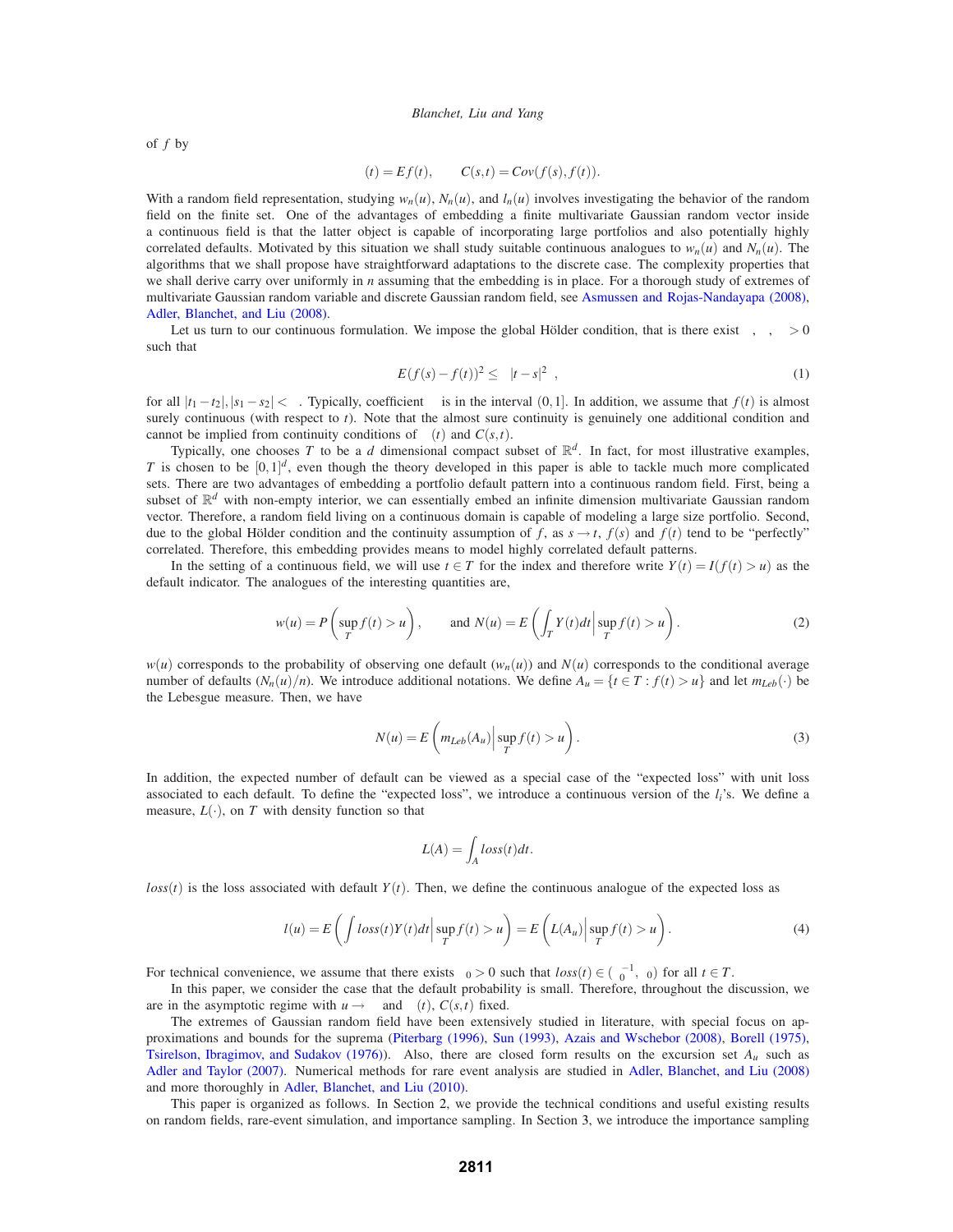algorithm, its implementation and efficiency analysis. In Section 4, we provide numerical examples on the efficiency of this proposed algorithm.

# **2 PROBLEM SETTING AND PRELIMINARIES**

Based on the discussion in the previous section, it suffices to study the behavior of a continuous random field. To proceed, we specify some technical conditions of the random field in context:

1. The parameter set *T* is a *d* dimensional compact subset of  $\mathbb{R}^d$  with a non-empty interior. In addition, there exists a constant  $\kappa > 0$ , such that for any  $t \in T$  and  $\varepsilon$  small enough,

$$
m_{Leb}(B(t,\varepsilon)) \geq \kappa \varepsilon^d,
$$

where  $B(t, \varepsilon) = \{s \in T : |s - t| < \varepsilon\}$  and  $|\cdot|$  denotes the  $L_1$  norm.

2. There exist functions  $\sigma_i : T \to \mathbb{R}$ , for  $i = 1, ..., m$ , such that the random field has expansion,

$$
f(t) = \mu(t) + \sum_{i=1}^{m} \sigma_i(t) Z_i,
$$
\n
$$
(5)
$$

where  $Z_1, \ldots, Z_m$  are i.i.d. standard Gaussian random variables. In addition, we assume that  $\mu(t)$  and  $\sigma_i(t)$ 's are uniformly Hölder continuous in T, that is, for some  $\beta \in (0,1]$ 

$$
|\mu(s)-\mu(t)|\leq \kappa|s-t|^\beta, \qquad \sup_i|\sigma_i(s)-\sigma_i(t)|<\kappa|s-t|^\beta,
$$

for all  $|s-t| < \delta$ . Lastly, let  $\sigma^2(t) = \sum_{i=1}^n \sigma_i^2(t)$  and assume that there exists  $\varepsilon_0 > 0$  such that

$$
\varepsilon_0 < \inf_T \sigma(t) \le \sup_T \sigma(t) < \varepsilon_0^{-1}.
$$

Condition 1 is considered as very mild and for technical purposes only. Condition 2 is an appealing feature from the aspects of both practical modeling and theoretical development. From the modeling point of view,  $Z_1, \ldots, Z_m$  can be regarded as independent factors that influence the market. Each factor  $Z_i$  has different impact on each different obligor. The magnitude of this impact on the default indicator  $Y(t)$  is characterized by  $\sigma_i(t)$ . Thanks to the Hölder continuity of  $\sigma_i(t)$ , two obligors tend to share similar impact from the same market factor if their spatial indices  $t \in T$  are close to each other. Such a structure has been employed by Glasserman, Kang, and Shahabuddin (2007), Glasserman, Kang, and Shahabuddin (2008) to model credit portfolios. The functional form of  $\sigma_i(t)$  can either be from *a priori* knowledge or based on statistical analysis of the real data (e.g. principle component type of analyses). Throughout the current discussion, we assume that the  $\sigma_i(t)$ 's are known in closed forms.

**The existence of expansion** (5)**.** From the theoretical point of view, under very mild conditions of the covariance function (compactness and injectivity), Mercer's theorem (c.f. Riesz and Sz-Nagy 1955) guarantees that the random field has the Karhunen-Loève expansion, that is,

$$
f(t) = \sum_{i=1}^{\infty} \lambda_i \varphi_i(t) Z_i,
$$

where  $\varphi_i(t)$ 's are eigenfucntions corresponding to eigenvalues  $\lambda_i$ 's. In addition,  $\varphi_i(t)$ 's are standardized orthogonal functions, such that,

$$
\int_T \varphi_i(t)\varphi_j(t)dt=\delta_{ij}.
$$

At least, one can view (5) as an approximation of the Karhunen-Loève expansion. In addition, Condition 2 does not require that  $σ<sub>i</sub>(t)$  to be orthogonal and is more flexible in some sense, although it does require a finite decomposition.

## **2.1 Performance measure of rare-event simulation**

One of the main challenges in computing  $w(u)$ ,  $N(u)$ , and  $l(u)$  is that they all involves the event  $\{\max_{t \in T} f(t) > u\}$ which is rare for large *u*. The goal of rare event simulation is precisely to cope with this situation. We now review some generic notions of efficiency in rare event estimation which we shall apply to our setting. Consider a sequence of sets  $B_u$ , indexed by the rarity parameter *u*, such that  $w(u) = P(B_u) \to 0$  as  $u \to \infty$ . Usually, the rarity parameter *u* has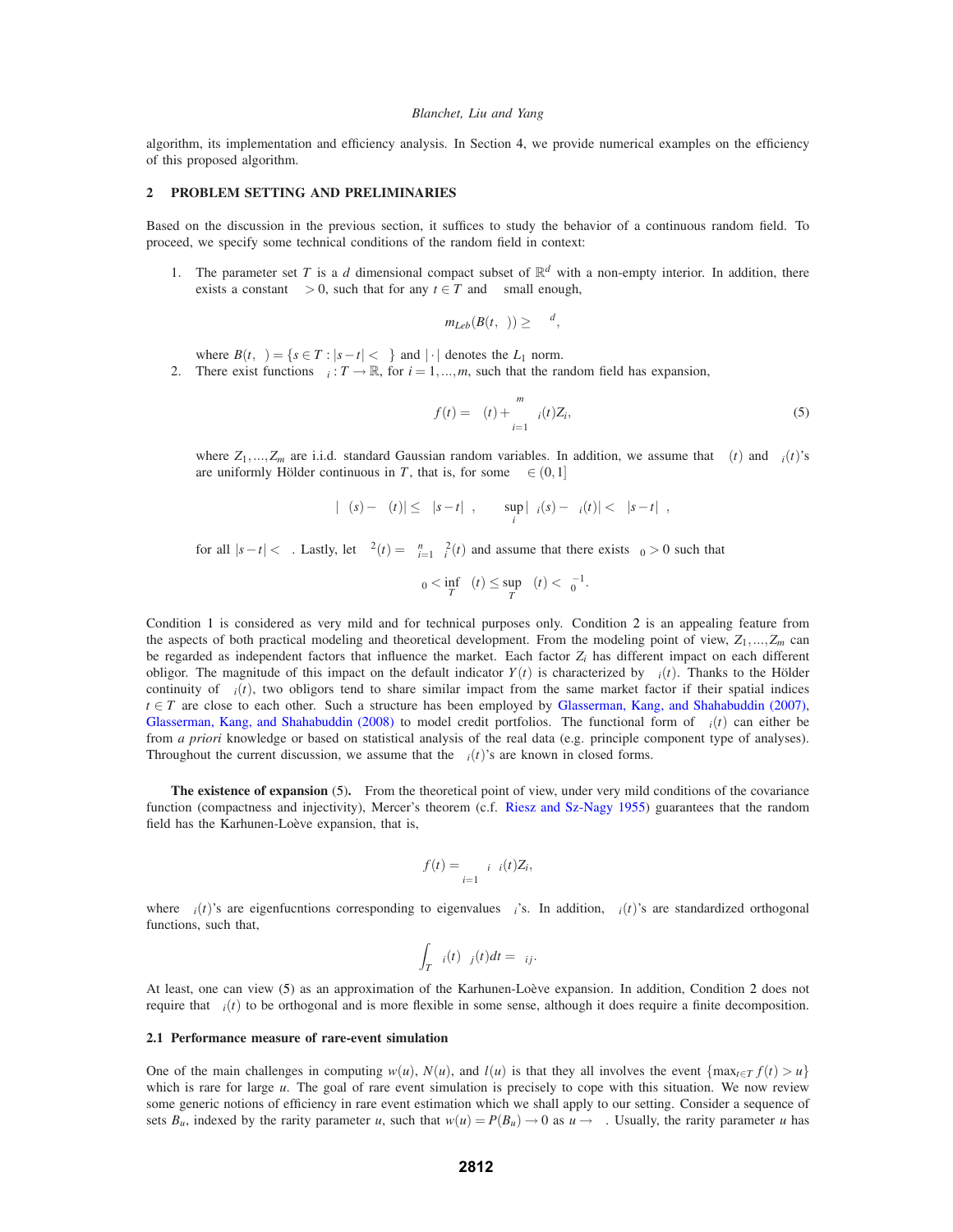practical meaning. For instance, in the current situation, *u* is the high level above which the random fields will exceed thereby triggering a default. We want to compute/estimate  $w(u)$ . For a Monte Carlo estimator  $Z_u$ , it is more meaningful to consider the error of  $Z_u$  relative to  $w(u)$ . This is because a trivial estimator  $Z_u^* \equiv 0$  has error  $|Z_u^* - w(u)| = w(u) \to 0$ . Therefore, one usually employs the concept of *weak efficiency* or *asymptotic optimality* as a performance measure, which is defined as follows.

**Definition 1.** An estimator  $Z_u$  is said to be weakly efficient in estimating  $w(u)$  if  $EZ_u = w(u)$  and

$$
\lim_{u \to \infty} \frac{\log Var(Z_u)}{\log w^2(u)} = 1.
$$

Asymptotic optimality is a popular efficiency criterion in rare event simulation (see Asmussen and Glynn (2007)). Let  $Z_u$  be an asymptotically optimal estimator for  $w(u)$ . It follows by using Chebyshev's inequality that in order to obtain an estimate which has  $\varepsilon$  relative error with respect to  $w(u)$  with probability at least  $1-\delta$ , one only needs to generate  $n = o(\varepsilon^{-2} \delta^{-1} w^{-\varepsilon'}(u))$  independent replications of  $Z_u$  (for any  $\varepsilon' > 0$ ) and take an average of them. In order to consider the total complexity, one also needs to take into account of the complexity in generating one *Zu*. In the current context, the computation of a single  $Z_u$  can typically be done in constant time in  $u$ .

## **2.2 Importance sampling and computation of conditional expectations**

In this paper, we use importance sampling to construct efficient estimators of rare-event probabilities. Importance sampling is based on the following basic identity. Consider two probability measures  $P$  and  $Q$  on some state space  $X$ with  $\sigma$ -algebra  $\mathscr{F}$ . If the Radon-Nikodym derivative  $\frac{dP}{dQ}(\omega)$  is well defined on set  $A \in \mathscr{F}$ , then

$$
P(A) = \int_A \frac{dP}{dQ}(\omega)Q(d\omega).
$$

Note that if one chooses  $Q^*$  such that for each  $B \in \mathcal{F}$ ,

$$
Q^*(B) = P(B \cap A)/P(A),
$$

then,  $\frac{dP}{dQ^*} \equiv P(A)$  almost surely on the set *A* and therefore has zero variance. This implies that the best importance sampling distribution (with zero variance in estimating  $P(A)$ ) is the conditional distribution given the event *A* occurs under measure *P*. Certainly, this zero variance estimator is not implementable, because the Radon-Nikodym derivative requires computing *P*(*A*), which is the quantity of interest. Nevertheless, it provides general guidelines on how to construct efficient importance sampling estimators – a good approximation of the conditional distribution.

We now briefly explain how importance sampling can be used to estimate conditional expectations such as  $N(u)$ and  $l(u)$ . Fix  $K \in (0, \infty)$  and let  $\chi(K,q)$  be the class of random variables X satisfying  $0 \le X \le K$  with

$$
E[X|B_u] = \Omega[1/\log(P(B_u))^q].
$$
\n(6)

Then, by noting that

$$
\frac{E^{\mathcal{Q}}(XL)}{E^{\mathcal{Q}}(L)} = E[X|B_u] = \frac{E[X;B_u]}{P(B_u)},
$$
\n<sup>(7)</sup>

where  $L = \frac{dP}{dQ}I_{B_u}$ , it follows easily that an asymptotically optimal estimator can be obtained by constructing the natural estimator for  $E[X|B_u]$ ; i.e. the ratio of the corresponding averaged importance sampling estimators suggested by the ratio in the left of (7).

In the context of Gaussian random fields, we have that  $B_u = \{\sup_T f(t) > u\}$  and one is very often interested in random variables *X* of the form  $X = \Gamma(f)$ , where  $\Gamma: C(T) \to \mathbb{R}$  and  $C(T)$  denotes the space of continuous functions on *T*. Endowing *C*(*T*) with the uniform topology, consider functions Γ that are non-negative and bounded by a positive constant. An archetypical example, the total number of default  $N(u) = E(m_{Leb}(A_u) | \sup_T f(t) > u)$ , is known to satisfy (6) with  $K = m_{Leb}(T)$ . So it is with the total loss,  $l(u) = E(L(A_u)) \sup_T f(t) > u$  with  $K = \varepsilon_0^{-1} m_{Leb}(T)$ . There are many other examples of  $\chi(K,q)$  with  $K = m_{Leb}(T)$  which satisfy (6) for a suitable q, depending on the regularity properties of the field. In fact, if the mean and covariance properties of  $f$  are Hölder continuous, then, it is not difficult to see that *q* can be estimated. In turn, we have that an asymptotically optimal importance sampling algorithm for  $w(u)$  would

<sup>&</sup>lt;sup>1</sup>Given h and g positive, we shall use the familiar asymptotic notation  $h(x) = O(g(x))$  if there is  $c < \infty$  such that  $h(x) \le cg(x)$  for all x large enough;  $h(x) = \Omega(g(x))$  if  $h(x) \ge cg(x)$  if x is sufficiently large and  $h(x) = o(g(x))$  as  $x \to \infty$  if  $h(x)/g(x) \to 0$  as  $x \to \infty$ ; and  $h(x) = \Theta(g(x))$  if  $h(x) = O(g(x))$  and  $h(x) = \Omega(g(x)).$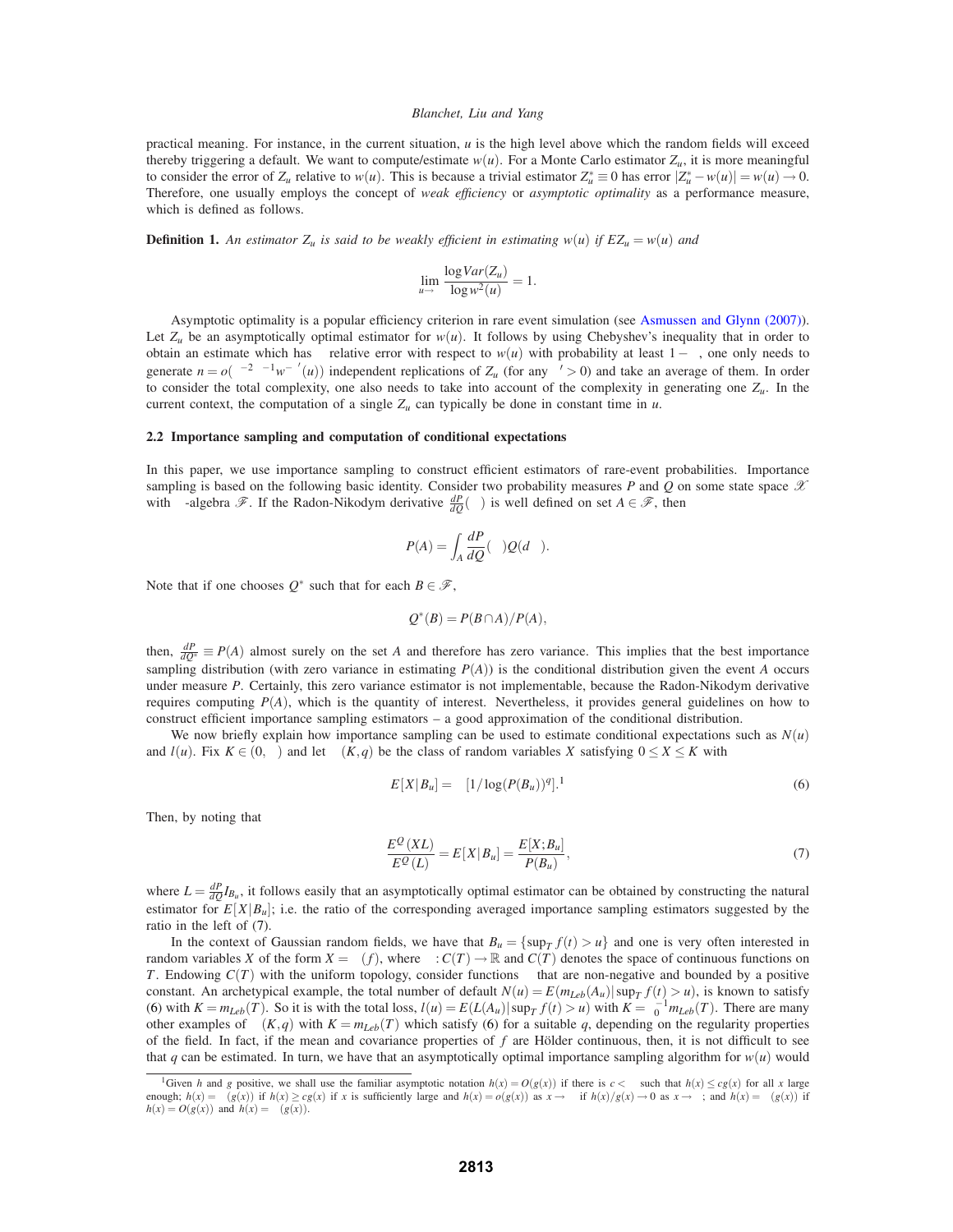typically also yield a polynomial time algorithm for functional characteristics of the conditional field given high level excursions. Given the page limit, we restrict our discussion to the computation of  $w(u)$ . The estimators for  $N(u)$  and  $l(u)$  arise naturally once the estimator for  $w(u)$  is in force.

## **3 EFFICIENT SIMULATION OF GAUSSIAN RANDOM FIELD**

#### **3.1** A change of measure on  $C(T)$

In this section, we focus our attention on the efficient computation of the default probability

$$
w(u) = P(\sup_T f(t) > u),
$$

as  $u \rightarrow \infty$ . As discussed in the previous section, a change of measure that yields a small variance should be a good approximation of the conditional distribution of random field given the occurrence of the rare event. As discussed in Adler, Blanchet, and Liu (2008), Adler, Blanchet, and Liu (2010), the event  $\{\sup_T f(t) > u\}$  for large number *u* is mostly caused by the fact that there exists one  $\tau \in T$  where  $f(\tau)$  is particularly large. Therefore, we will construct a change of measure in order to mimic such a feature. In addition, given  $\{\sup_{T} f(t) > u\}$ , not all  $t \in T$  are equally likely to be large. An intuitive calculation gives that

$$
P(f(t) > u | \sup_{T} f(t) > u) = \frac{P(f(t) > u)}{P(\sup_{T} f(t) > u)} \propto P(f(t) > u).
$$

We interpret the above calculation as, given  $\{\sup_T f(t) > u\}$ , the probability that  $f(t)$  takes a large value is proportional to *P*( $f(t) > u$ ). Based on this, we propose a family of change of measures,  $Q<sub>γ</sub>$ , indexed by parameter  $γ$ , such that the Random-Nykodym derivative is defined as follows,

$$
L_{\gamma}^{-1} = \frac{dQ_{\gamma}}{dP} = \frac{m_{Leb}(A_{\gamma})}{E\left(m_{Leb}(A_{\gamma})\right)},\tag{8}
$$

where  $A_\gamma = \{t : f(t) > \gamma\}$ . It is not hard to verify that  $L_\gamma$  is a properly normalized Radon-Nikodym derivative with respect to  $P(\cdot | \sup_T f(t) > \gamma)$ . In addition, notice that

$$
E\left(m_{Leb}(A_{\gamma})\right) = E\left(\int_{T} I(f(t) > \gamma)dt\right) = \int_{T} P(f(t) > \gamma)dt.
$$

Therefore, the computation of  $\frac{dQ_{\gamma}}{dP}$  only involves pre-simulation evaluation of a finite dimensional integral. In order to simulate a random field according the measure  $Q<sub>\gamma</sub>$ , one follows the next three steps.

1. Simulate a random variable  $\tau_{\gamma}$  according to

$$
Q_{\gamma}(\tau_{\gamma} \in \cdot) = \frac{E(m_{Leb}(A_{\gamma} \cap \cdot))}{E(m_{Leb}(A_{\gamma}))};
$$
\n(9)

equivalently,  $\tau_{\gamma}$  has density function,  $p_{\gamma}(\cdot)$ , satisfying

$$
p_{\gamma}(t) = \frac{P(f(t) > \gamma)}{E(m_{Leb}(A_{\gamma}))}.
$$

- 2. Conditional on  $\tau_\gamma$  simulate  $f(\tau_\gamma)$  from the conditional distribution of  $f(\tau_\gamma)$  given that  $f(\tau_\gamma) > \gamma$ .
- 3. Simulate the rest of the field  $\{f(t): t \neq \tau_\gamma\}$  according the original distribution given the realized  $f(\tau_\gamma)$ .

It is not hard to show that the field generated according to this three steps follows distribution of *f* under  $Q_\gamma$  (c.f. Adler, Blanchet, and Liu (2010)). Now, we need to choose the tuning parameter  $\gamma$ , which turns out to be crucial in the variance control. Intuitively, the random variable  $\tau<sub>\gamma</sub>$  indicates the location where a high excursion might occur. A natural and intuitive choice of γ would certainly be  $\gamma = u$ : it is the irregular behavior of the random field at location  $\tau_{\gamma}$  that triggered the rare event. However, this choice turns out to be a greedy one. If let  $\gamma = u$ , the estimator of  $w(u)$ takes form

$$
L_u = \frac{E(m_{Leb}(A_u))}{m_{Leb}(A_u)}.
$$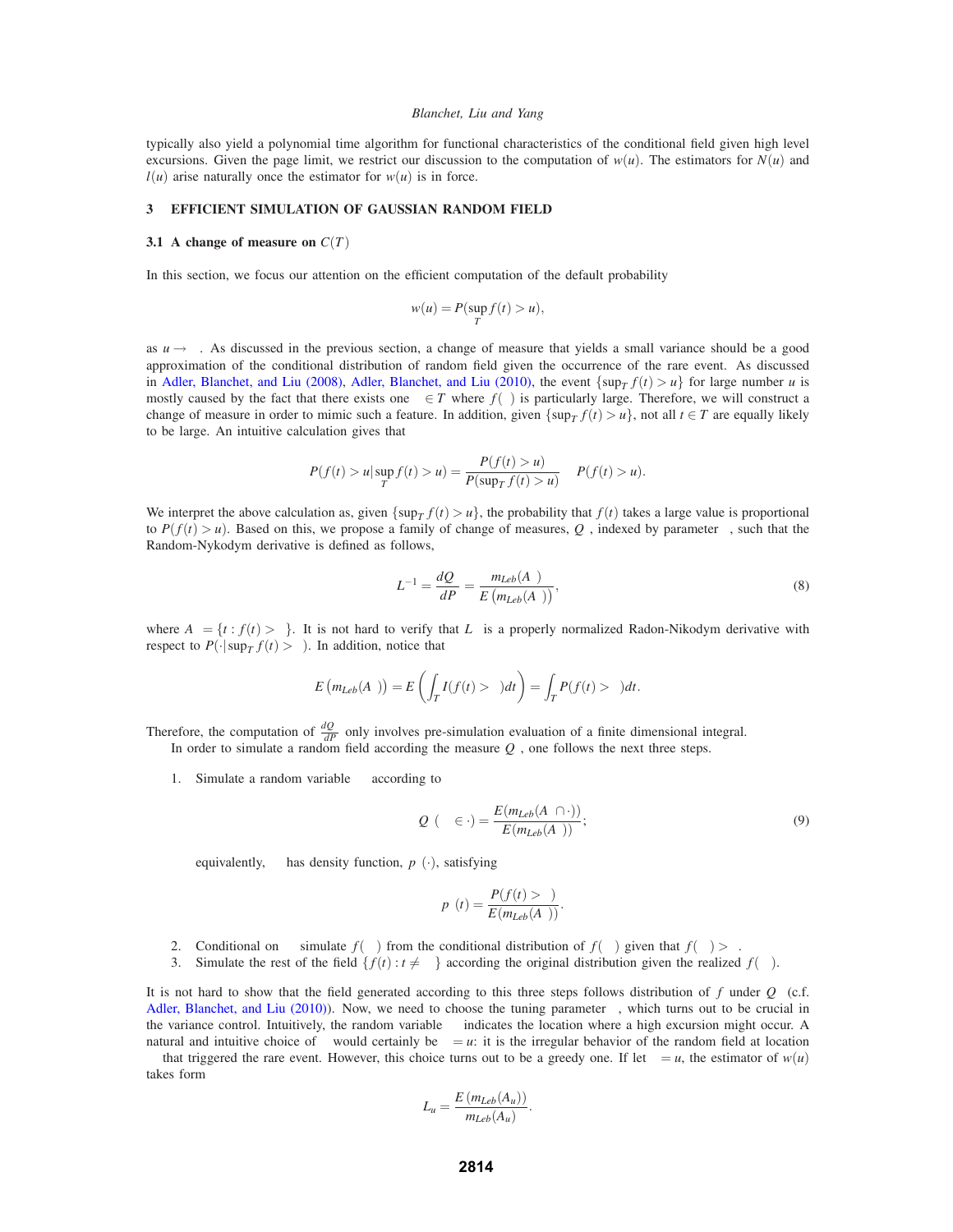Note that we used the fact that  $Q_u(\sup_T f(t) > u) = 1$ . Unfortunately, it is not hard to construct examples (with  $d \ge 2$ ) showing that  $L_u$  has infinite variance under  $Q_u$ . An intuitive and empirical explanation to this phenomenon is that by choosing  $\gamma = u$  the algorithm is too "greedy". It puts 100% bet on  $\tau_{\gamma}$  for exceeding the target threshold *u*. Technically, it results in the denominator  $m_{Leb}(A_u)$  in the definition of  $L_u$  potentially being small. Due to this concern, we propose to choose

$$
\gamma_{a,u} = u - a/u. \tag{10}
$$

for some  $a > 0$ . It turns out that the choice of *a* is rather flexible. The introduction of this "back-up" of magnitude *a/u* shows a certain amount of reservation that the random field may not be able to exceed level *u* at location  $\tau_{\gamma_0}$ . However, for a given *a*, it is not hard to derive from the tail probability of Gaussian distribution that the probability  $Q_{\gamma_{a,u}}(f(\tau_{\gamma_{a,u}}) \leq u)$  is bounded away from zero and one as  $u \to \infty$ . Therefore,  $f(\tau_{\gamma_{a,u}})$  still has large chance exceeding *u* though not always. It is helpful to view  $\tau_{\gamma_{a,u}}$  as an index that localizes the excursion set  $A_u$  though it may not belong to  $A_u$  itself.

The change of measure  $Q<sub>\gamma</sub>$  is also analytically appealing. The form of the  $L<sub>\gamma</sub>$  only involves a deterministic integral,  $\int_T P(f(t) > \gamma) dt$ , and the volume of the excursion set  $m_{Leb}(A_\gamma)$ . There exists a substantial literature on the geometric properties of excursion sets. It includes rigorous results such as the Euler characteristic for constant variance twice differentiable fields (e.g. Taylor and Adler (2003)) as well as heuristics. We will later employ the existing bounds and asymptotic results to provide stochastic bounds on the distribution of  $m_{Leb}(A<sub>\gamma</sub>)$ . On the other hand, the three step simulation procedure provides a vivid description of the distribution of the field under  $Q<sub>γ</sub>$ . As will be shown in later analysis, we will compute the second moment of the estimator by first conditioning on  $(\tau_{\gamma_{a\mu}}, f(\tau_{\gamma_{a\mu}}))$ . Note that, conditional on  $f(\tau_{\chi_{a,u}})$  the distribution of  $\{f(t): t \neq \tau_{\chi_{a,u}}\}$  is another Gaussian random field with computable means and covariance function. Therefore, the analyses of second moment of corresponding estimators are manageable. From now on, to simplify notation, we write  $\tau_{\gamma_{a,u}}$  as  $\tau$  and  $Q_{\gamma_{a,u}}$  as  $Q$  whenever it does not cause confusion.

# **3.2 Monte Carlo for fields with finite expansion and efficiency analysis**

Direct simulation of a continuous random field is typically not a feasible task on a discrete computer. However, with the structure in (5), one only has to simulate i.i.d. random variables  $Z_1, ..., Z_n$  and take a linear combinations with <sup>σ</sup>*i*(*t*)'s which are known in closed form. Similarly, simulating a random field under *Q* turns out to be feasible too. First, one simulate  $\tau$  according to (9). Then, simulate  $f(\tau) = \sum_{i=1}^{n} \sigma_i(\tau) Z_i$  given  $f(\tau) > u - a/u$ ; and lastly, we simulate the rest field given  $f(\tau)$ . The last two steps can in fact be merged to one by simulating  $Z_1, ..., Z_n$  given that  $\sum_{i=1}^{n} \sigma_i(\tau) Z_i > u - a/u$ , which only consists of simulating one truncated univariate normal random variable and a multivariate Gaussian random vector. Here, we want to emphasize that the simulation of a  $N(0,1)$  conditional on its being greater than *b* arbitrarily large can be done efficiently using acceptance rejection method by proposing from  $b + Exp(1)/b$ . The acceptance probability in fact can be shown to converge to one as  $b \rightarrow \infty$ .

Having solved the implementation issue, we proceed to the efficiency analysis. We first focus on the estimator for  $w(u)$ . Note that, we intend to control the variance of

$$
L_{w,\gamma_{a,u}} = \frac{E(m_{Leb}(A_{\gamma_{a,u}}))}{m_{Leb}(A_{\gamma_{a,u}})} I(\sup_{T} f(t) > u).
$$
 (11)

Then, the second moment of the estimator is

$$
E^{Q}\left(L_{w,\gamma_{a,u}}^{2}\right) = E^{2}(m_{Leb}(A_{\gamma_{a,u}}))E^{Q}\left(\frac{1}{m_{Leb}^{2}(A_{\gamma_{a,u}})};\sup_{T}f(t) > u\right)
$$
  
\n
$$
= E^{2}(m_{Leb}(A_{\gamma_{a,u}}))\int_{T}E^{Q}\left(\frac{1}{m_{Leb}^{2}(A_{\gamma_{a,u}})};\sup_{T}f(t) > u\right|\tau\right)p_{\gamma_{a,u}}(\tau)d\tau
$$
  
\n
$$
= \left(\int P(f(t) > A_{\gamma_{a,u}})dt\right)^{2}\int_{T}E^{Q}\left(\frac{1}{m_{Leb}^{2}(A_{\gamma_{a,u}})};\sup_{T}f(t) > u\right|\tau\right)p_{\gamma_{a,u}}(\tau)d\tau.
$$
 (12)

Before, proceeding to the core analysis, we first introduce a few useful lemmas. The first one is known as B-TIS ineuqality (Borell (1975), Tsirelson, Ibragimov, and Sudakov (1976)).

**Lemma 1 (Borell-TIS).** *Let f* (·) *be a real-valued, separable, continuous Gaussian process. Suppose that*

$$
\sigma^2(T) = \sup_T Var(f(t)) < \infty.
$$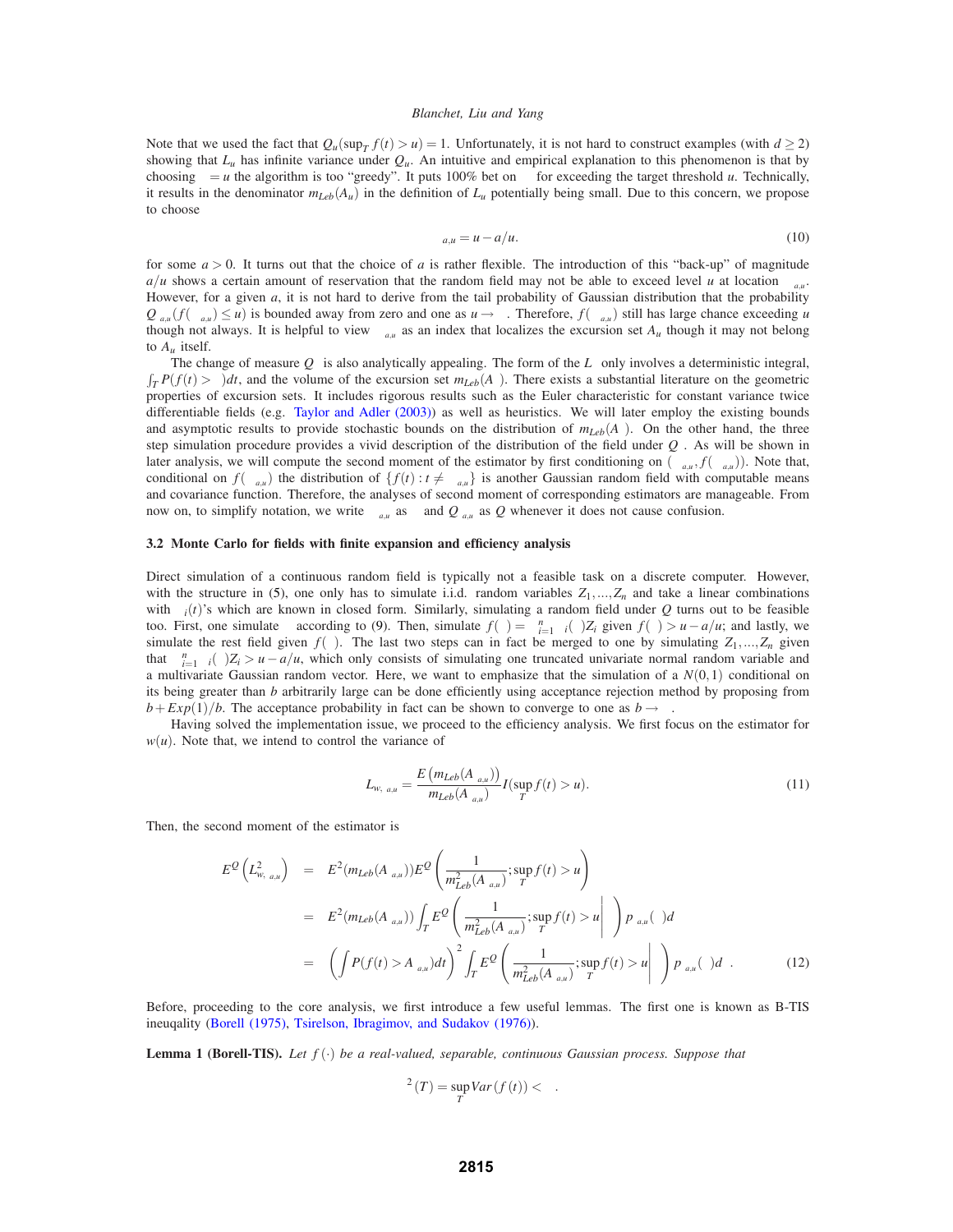*Let*  $m = E(\sup_T f(t))$ *. Then, for all b,* 

$$
P\left(\sup_{T} f(t) > b\right) \le 2\left(1 - \Phi\left(\frac{b-m}{\sigma(T)}\right)\right),\tag{13}
$$

*where* Φ(·) *is the c.d.f. of the standard Gaussian distribution.*

The next lemma uses the B-TIS inequality and one result by Dudley (1973) and improves the bound in the presence of entropy bounds. The proof is given in Chapter 4.1 in Adler and Taylor (2007).

**Lemma 2.** *Let f be a mean zero almost surely continuous Gaussian random field over T with entropy function N, where*  $N(\varepsilon)$  *is the smallest number of d-balls that cover T and the intrinsic matric d is defined as follows,* 

$$
d(s,t) = \sqrt{E(f(s) - f(t))^2}.
$$

*If*  $N(\varepsilon) \leq K \varepsilon^{-\alpha}$ *, then for all sufficiently large u* 

$$
P\left(\sup_T f(t) > u\right) \leq C_\alpha u^{\alpha + \eta} e^{-u^2/2\sigma^2(T)},
$$

*for every*  $\eta > 0$ , where  $C_{\alpha} = C(K, \alpha, \sigma_T^2)$  *is a finite constant.* 

Now, we proceed to the statement of the core lemma, which provides a bound on the volume of the excursion set.

**Lemma 3.** *Consider a random field f living on T satisfying Conditions 1 and 2. There exists constants*  $\kappa^*, \kappa_1, \delta^* \in (0, \infty)$ *, such that for a given*  $t \in T$ *, any*  $z > 0$ *, and*  $y > \kappa_1 u^{2d/\beta}$ 

$$
P(m_{Leb}(A_{\gamma_{a,u}}) < y^{-1}; \sup_{T} f(t) > u | f(t) = \gamma_{a,u} + z/u) \le \kappa^* \exp\left(-\delta^* \frac{a^2}{u^2} y^{\beta/d}\right) \tag{14}
$$

*Proof of Lemma 3.* Without loss of generality, we proceed the proof by assuming that  $t = 0$ . This is simply for notational convenience. Using the decomposition in (2), the covariance function takes the form,

$$
C(s,t)=\sum_{i=1}^n\sigma_i(s)\sigma_i(t).
$$

To save some notation, we choose  $\kappa$  in Condition 2 large enough such that

$$
|C(s_1,t_1)-C(s_2,t_2)|\leq \kappa |t_1-t_2|^{\beta}+\kappa |s_1-s_2|^{\beta},
$$

for all  $|t_1 - t_2|, |s_1 - s_2| < \delta$ . Conditional on  $f(0) = \gamma_{a,u} + z/u$ ,  $f(t)$  is equal in distribution to

$$
E(t) + g(t),
$$

where

$$
E(t) = \mu(t) + \frac{C(0,t)}{\sigma^2(0)}(\gamma_{a,u} + z/u - \mu(0)),
$$

and  $g(t)$  is an a.s. continuous mean zero Gaussian random field with with covariance function

$$
\Gamma(s,t) = C(s,t) - \sigma^{-1}(0)C(0,s)C(0,t).
$$

By simple algebra, we have

$$
\Gamma(s,t) \leq 2\kappa_g \sigma(t)\sigma(s) \left( |t|^{\beta} + |s|^{\beta} + |t-s|^{\beta} \right),
$$

and

$$
d_g(s,t) = \sqrt{E(g(s) - g(t))^2} \le \kappa_g |s - t|^{\beta/2}.
$$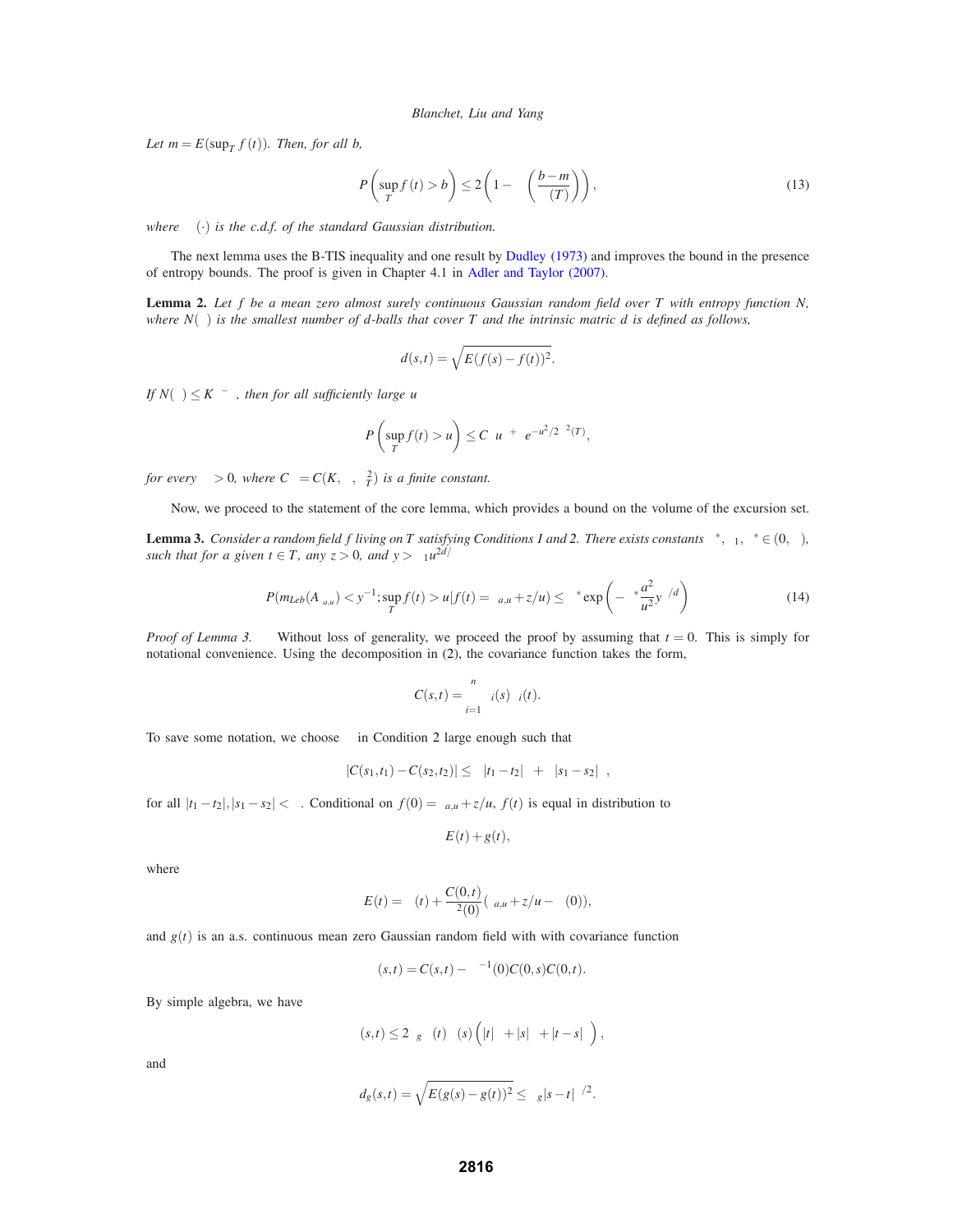For proof of the above statement on process *g*, see Lemma 6.9 in Adler, Blanchet, and Liu (2010). We prove the bound in (14) by two cases:  $z \ge a$  and  $z < a$ . We start with the first case that  $z \ge a$ . For any  $y > \kappa_1 u^{2d/\beta}$ , we have that for some  $\lambda > 0$  (using Condition 1 and simple algebraic manipulations),

$$
P\left(m_{Leb}(A_{\gamma_{a,u}}) < y^{-1}; \sup_{T} f(t) > u | f(0) = \gamma_{a,u} + z/u\right) \leq P\left(\sup_{|t| \leq \lambda y^{-1/d}} E(t) + g(t) < \gamma_{a,u}\right).
$$

We choose  $\kappa_1$  large enough such that for all  $y > \kappa_1 u^{2d/\beta}$ 

$$
\sup_{|t|\leq \lambda y^{-1/d}}\left|\mu(t)-\mu(0)\frac{C(0,t)}{\sigma^2(0)}\right|<\frac{z}{4u},\quad \sup_{|t|\leq \lambda y^{-1/d}}\left|\frac{C(0,t)}{\sigma^2(0)}-1\right|\gamma_{a,u}\leq \frac{z}{4u}.
$$

Therefore,

$$
\sup_{|t|\leq \lambda y^{-1/d}}|E(t)-E(0)|\leq \frac{z}{2u},
$$

where  $E(0) = \gamma_{\alpha,\mu} + z/u$ . Then, by Lemma 2,

$$
P\left(m_{Leb}(A_{\gamma_{a,u}}) < y^{-1}; \sup_{T} f(t) > u | f(0) = \gamma_{a,u} + z/u\right)
$$
\n
$$
\leq P\left(\sup_{|t| \leq \lambda y^{-1/d}} -g(t) > \frac{a}{2u}\right)
$$
\n
$$
\leq \exp\left(-\delta^* \frac{a^2}{u^2} y^{\beta/d}\right),
$$

for  $\delta^*$  sufficiently small. The last inequality is due to Lemma 2. For the second case that  $z \in (0, a)$ , we let  $t^* = \arg \sup_T f(t)$ and define a new field  $\xi(s,t) = f(s) - f(t)$  living on  $T \times T$ . Then, for some  $\lambda > 0$  (again using Condition 1)

$$
P\left(m_{Leb}(A_{\gamma_{a,u}}) < y^{-1}; \sup_{T} f(t) > u | f(0) = \gamma_{a,u} + z/u\right)
$$
\n
$$
\leq P\left(\sup_{|t-t^*| \leq \lambda y^{-1/d}} f(t) < \gamma_{a,u}; f(t^*) > u | f(0) = \gamma_{a,u} + z/u\right)
$$
\n
$$
\leq P\left(\sup_{|s-t| \leq \lambda y^{-1/d}} \xi(s,t) > a/u | f(0) = \gamma_{a,u} + z/u\right).
$$

Similarly, by choosing  $\kappa_1$  sufficiently large,  $\sup_{|s-t| \leq \lambda} |E(s) - E(t)| < \frac{a}{2u}$  for all  $y > \kappa_1 u^{2d/\beta}$ . In addition,

$$
Var(\xi(s,t)) \le E(\xi^2(s,t)) = d_g^2(s,t) \le \kappa_g^2 |s-t|^\beta.
$$

Then, by Lemma 2,

$$
P\left(\sup_{|s-t|\leq \lambda y^{-1/d}} \xi(s,t) > a/u|f(0) = \gamma_{a,u} + z/u\right) \leq \exp\left(-\delta^* \frac{a^2}{u^2} y^{\beta/d}\right),
$$

for  $\delta^*$  sufficiently small.

Using the core lemmas, we are ready to present the main theorem of this paper.

**Theorem 4.** *Let f be a Gaussian random field satisfying Conditions 1 and 2. Then, for any given a* > 0*, the estimator in* (11) is asymptotically efficient in estimating  $w(u)$ .

*Proof of Theorem 4.* Thanks to Lemma 3, for all  $y > \kappa_1$ ,

$$
P(m_{Leb}^{-1}(A_{\gamma_{a,u}})u^{-2d/\beta} > y; \sup_T f(t) > u) \le \exp\left(-\delta^* a^2 y^{\beta/d}\right).
$$

 $\Box$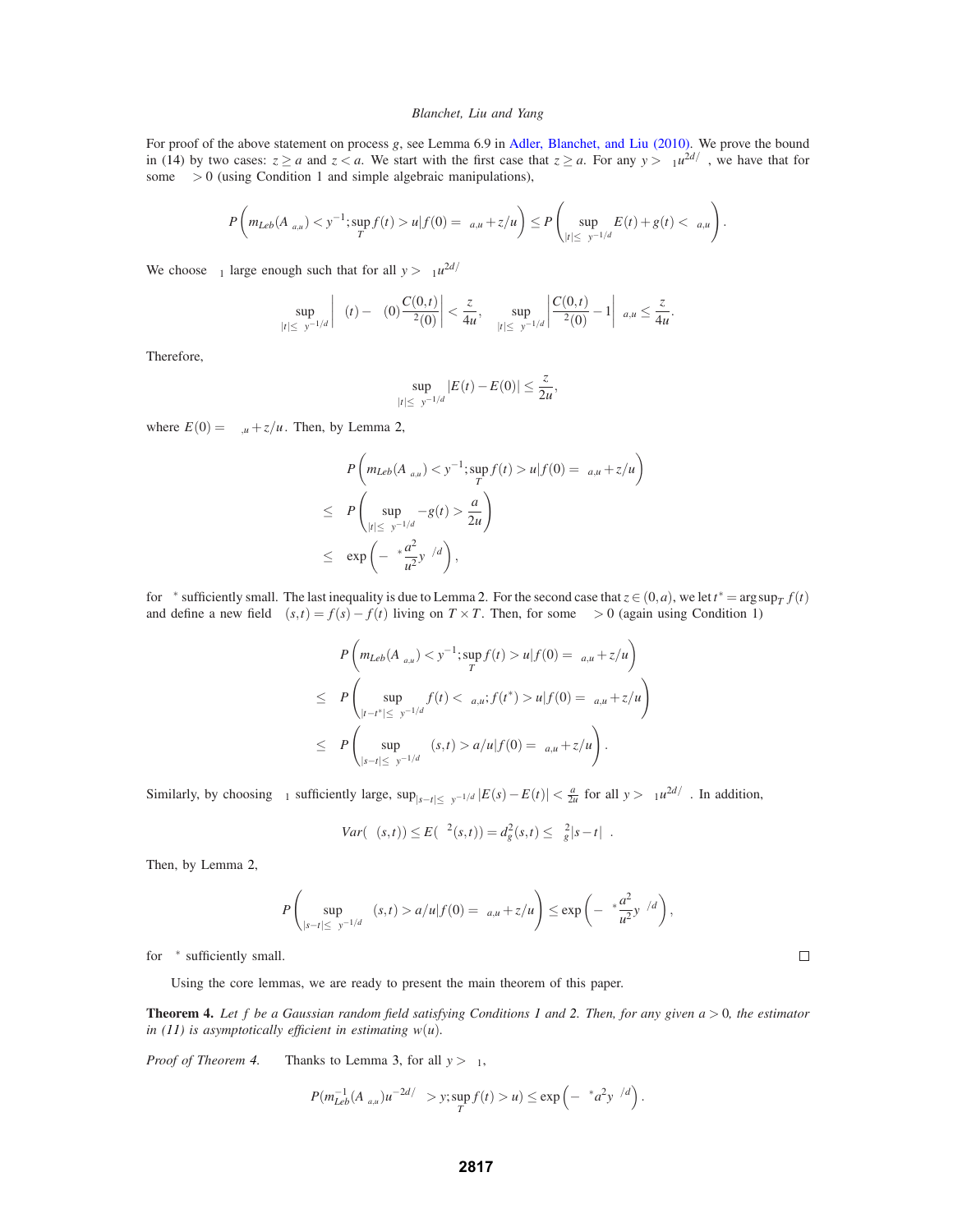By stochastic domination (Lemma 6.11 in Adler, Blanchet, and Liu (2010)), there exists  $c > 0$  such that

$$
E\left(\frac{1}{m_{Leb}^2(A_{\gamma_{a,u}})};\sup_T f(t) > u \middle| \tau\right) \leq c u^{4d/\beta}.
$$

Then, according to (12), using  $c' > 0$  to denote a generic positive constant, we obtain

$$
E^{Q}\left(L^{2}_{w,\gamma_{a,u}}\right) = \left(\int P(f(t) > \gamma_{a,u})dt\right)^{2} \int_{T} E\left(\frac{1}{m_{Leb}^{2}(A_{\gamma_{a,u}})}; \sup_{T} f(t) > u \middle| \tau\right) p_{\gamma_{a,u}}(\tau) d\tau
$$
  
\n
$$
\leq cn_{Leb}^{2}(T) \sup_{T} P^{2}(f(t) > \gamma_{a,u}) u^{4d/\beta}
$$
  
\n
$$
\leq c' m_{Leb}^{2}(T) u^{4d/\beta} \sup_{T} P^{2}(f(t) > u)
$$
  
\n
$$
\leq c' m_{Leb}^{2}(T) u^{4d/\beta} P^{2}\left(\sup_{T} f(t) > u\right).
$$

The conclusion of weak efficiency is immediate by using B-TIS inequality to obtain that

$$
\lim_{u \to \infty} \frac{1}{u^2} \log P^2 \left( \sup_T f(t) > u \right) = -\frac{1}{2\sigma^2(T)}.
$$

**4 NUMERICAL IMPLEMENTATION**

In this section, we apply our algorithm to a few mean zero and constant variance fields. To generate *f* from the *Q*, one needs the following steps:

- 1. Simulate  $\tau$ . Since f has mean zero and constant variance, we simulate  $\tau$  uniformly over the domain T with respect to Lebesgue measure.
- 2. Simulate  $f(\tau)$ . Under the original law,  $f(\tau) \sim N(0, \sigma^2)$ . We simulate  $f(\tau)$  given that  $f(\tau) > \gamma_{a,\mu} = u a/u$ .
- 3. Simulate  $(Z_1,...,Z_m)$  given that  $\sum_{i=1}^m \sigma_i(\tau)Z_i = f(\tau)$ , which is a multivariate Gaussian random vector.
- 4. Compute the estimator. We need  $Em_{Leb}(A_{\gamma_{a,u}})$  and  $m_{Leb}(A_{\gamma_{a,u}}(f))$ . Then, output

$$
\frac{Em_{Leb}(A_{\gamma_{a,u}})}{m_{Leb}(A_{\gamma_{a,u}}(f))}I(\sup_T f(t) > u).
$$

For all the examples, we fix  $a = 0.5$ .

**Example 5 (one dimensional case).** *Let*

$$
f(t) = Z_1 \cos(t) + Z_2 \sin(t)
$$

*and*  $T = [0,3/4]$  *where*  $Z_1$  *and*  $Z_2$  *are i.i.d. standard Gaussian r.v. The tail probability of*  $\sup_T f(t)$  *is know in closed form (Adler and Taylor (2007))*

$$
P(\sup_{t \in T} f(t) > u) = 1 - \Phi(u) + \frac{3}{8\pi} \exp(-u^2/2)
$$

**Example 6 (two dimensional case).** *Let*

$$
f(t_1,t_2) = Z_1 \cos(t_1) + Z_2 \sin(t_1) + Z_3 \cos(t_2) + Z_4 \sin(t_2),
$$

*where*  $(t_1, t_2) \in T = [0, 2\pi]^2$ .  $Z_i$ 's are i.i.d. standard Gaussian random variables. We compute  $P(\sup_{t \in T} f(t) > u)$ . This *quantity also has closed form*

$$
P(\sup_{t \in T} f(t) > u) = \frac{\pi}{2} u e^{-u^2/4} (2\Phi(\frac{u}{\sqrt{2}}) - 1) + \exp(-u^2/2).
$$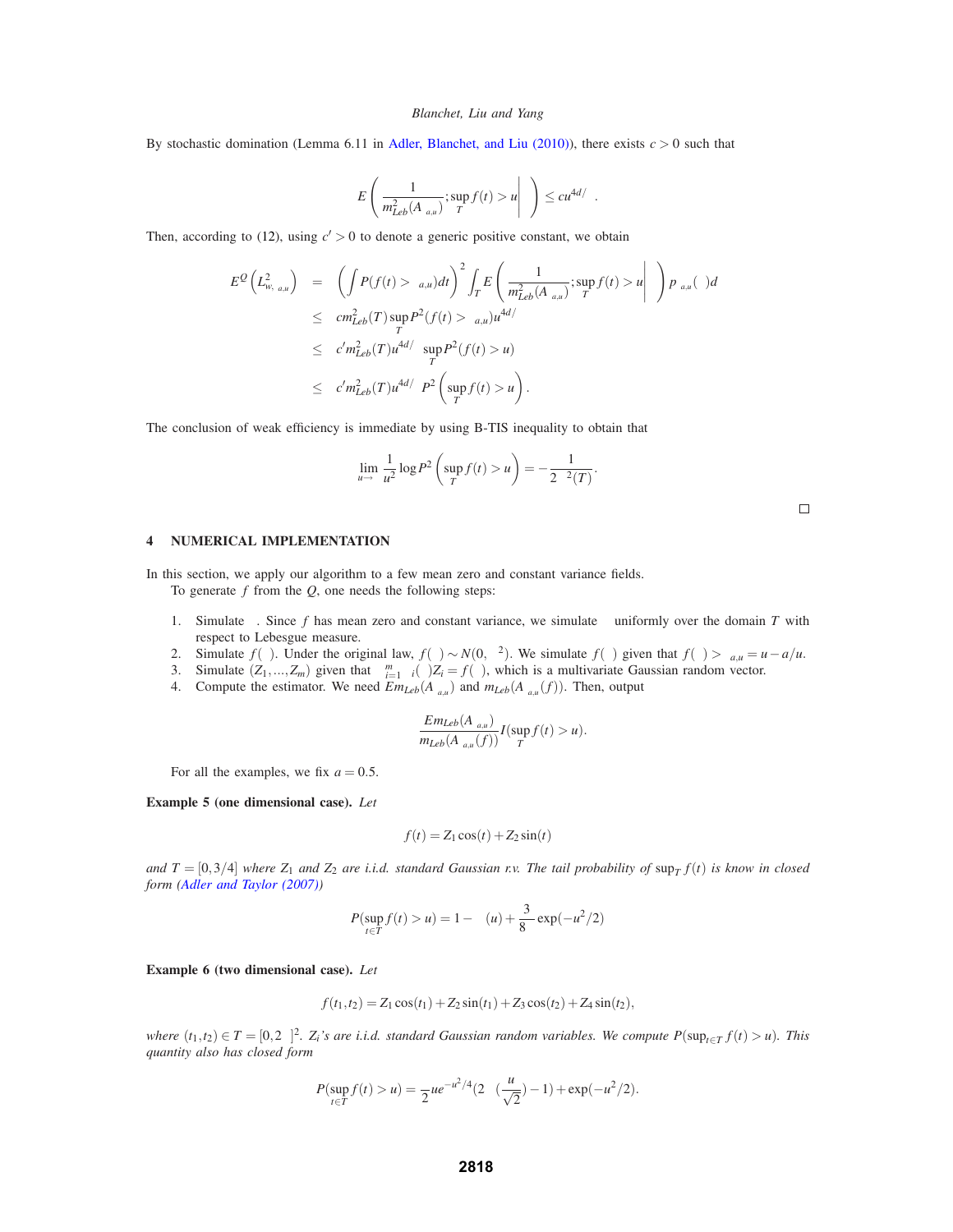Table 1: Simulation results for Example 5.

| n  | True value | Est.     | Std. Er.  | Std. Er./Est. |
|----|------------|----------|-----------|---------------|
| 3  | 2.68E-03   | 2.72E-03 | $2.3E-05$ | 0.0086        |
| 5. | 7.32E-07   | 7.33E-07 | $6.4E-09$ | 0.0087        |
| 10 | 3.06E-23   | 3.08E-23 | 2.7F-25   | 0.0089        |
| 20 | 1.93E-88   | 1.95E-88 | 1.6E-90   | 0.0081        |

All result are based on  $10<sup>4</sup>$  independent simulations.

Table 2: Simulation results for Example 6.

|    | True value | Est.       | Std. Er.   | Std. Er./Est. |
|----|------------|------------|------------|---------------|
|    | 8.55E-03   | 8.64E-03   | $6.6E-0.5$ | 0.0076        |
| 10 | $1.23E-10$ | $1.23E-10$ | $1.0E-12.$ | 0.0082        |
| 20 | 6.59E-43   | 6.44E-43   | 5.4E-45    | 0.0083        |

All result are based on  $10<sup>4</sup>$  independent simulations.

Table 3: Simulation results for Example 7.

| n  | Est.     | Std. Er.  | Std. Er./Est. |
|----|----------|-----------|---------------|
| 7  | 5.88E-03 | $1.3E-04$ | 0.023         |
| 10 | 2.59E-06 | 5.2E-08   | 0.023         |
| 15 | 5.06E-15 | 7.0E-17   | 0.014         |
| 20 | 1.54E-27 | 1.5E-29   | 0.010         |
| 30 | 1.32E-63 | 6.8E-66   | 0.005         |

All result are based on  $10<sup>4</sup>$  independent simulations.

**Example 7 (there dimensional case).** *Let*

 $f(t_1, t_2, t_3) = Z_1 \cos(t_1) + Z_2 \sin(t_1) + Z_3 \cos(t_2) + Z_4 \sin(t_2) + Z_5 \cos(t_3) + Z_6 \sin(t_3),$ 

*and*  $(t_1, t_2, t_3) \in T = [0, 2\pi]^3$ .  $Z_i$ 's are *i.i.d.* standard Gaussian. Table 3 shows the results.

The simulation results are given in Tables 1, 2, and 3.

# **REFERENCES**

- Adler, R., J. Blanchet, and J. Liu. 2008. Efficient simulation for tail probabilities of gaussian random fields. In *Proceeding of Winter Simulation Conference*, ed. S. Mason, L. M. R.R. Hill, O. Rose, T. Jefferson, and J. W. Fowler, 328–336: IEEE.
- Adler, R., J. Blanchet, and J. Liu. 2010. Efficient monte carlo for large excursions of gaussian random fields. *Preprint, available at http://arxiv.org/abs/1005.0812*.

Adler, R., and J. Taylor. 2007. *Random fields and geometry*. Springer.

Asmussen, S., and P. Glynn. 2007. *Stochastic simulation: Algorithms and analysis*. New York, NY, USA: Springer.

Asmussen, S., and L. Rojas-Nandayapa. 2008. Asymptotics of sums of lognormal random variables with gaussian copula. *Stat. Probab. Lett.* 78:2709–2714.

Azais, J. M., and M. Wschebor. 2008. A general expression for the distribution of the maximum of a gaussian field and the approximation of the tail. *Stochastic Processes and Their Applications* 118 (7): 1190–1218.

Borell, C. 1975. The Brunn-Minkowski inequality in Gauss space. *Inventiones Mathematicae*.

Dudley, R. 1973. Sample functions of the gaussian process. *Annals of Probability* 1 (1): 66–103.